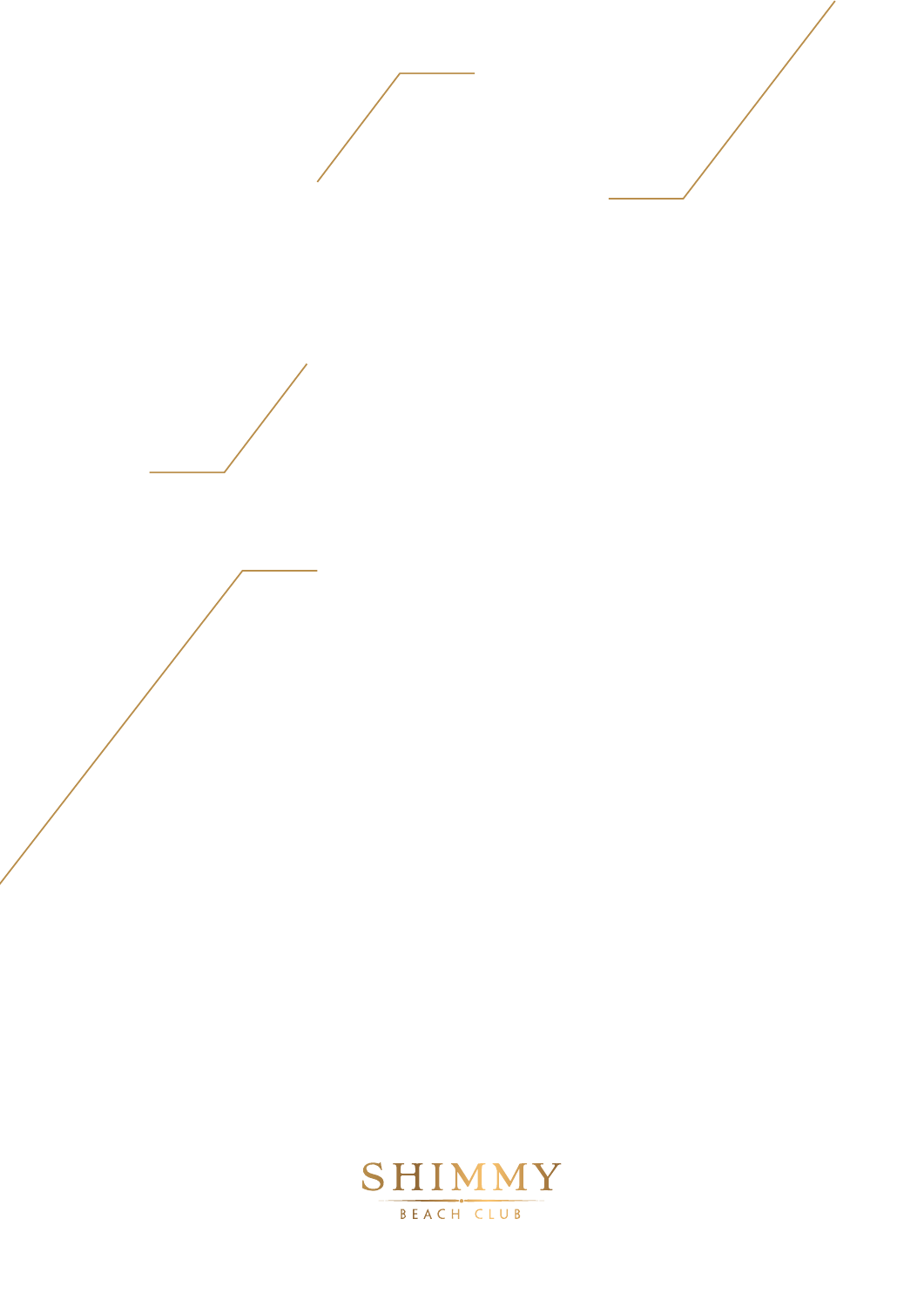# R E S T A U R A N T W I N T E R M E N U

# S T A R T E R S

| <b>Soup of The Day</b> with a fresh mini baguette $(V)$                                                                               | 55    |
|---------------------------------------------------------------------------------------------------------------------------------------|-------|
| <b>Oyster Vichyssoise</b> with a smoked oyster dumpling and toasted anchovy lime bruschetta                                           | 75    |
| <b>Fresh Local Black Mussels</b> in a creamy garlic and white wine sauce with a garlic<br>and herb homemade focaccia                  | 75    |
| <b>Baby Patagonian Calamari</b> grilled or fried with savoury rice and tartar sauce (S)                                               | 95    |
| <b>Roasted Butternut Risotto</b> with sauteed mushrooms, baby spinach, butternut puree, feta<br>cream and Parmesan crisps (V)         | 20 ea |
| <b>Fresh Oysters</b> with ginger and soy marinade (S)                                                                                 | 75    |
| <b>Leek and Gruyère Tart</b> with a strawberry scarlet salsa and balsamic reduction (V)                                               | 65    |
| <b>Pulled Beef Short Rib</b> with a Cajun sweet potato stack, celeriac puree, celeriac chips and<br><b>IUS</b>                        | 65    |
| <b>Tastes and Textures of Corn and Chicken</b> with charred corn, chilli popcorn, corn puree,<br>chicken poached, grilled and flossed |       |

# SAL A D S

| <b>Sesame Crusted Tuna</b> with Asian slaw, tomato, cashews, coriander and sesame oil (S)   | 190 |
|---------------------------------------------------------------------------------------------|-----|
| <b>Shimmy Garden Salad</b> with boiled egg, feta, avocado, olives and toasted pumpkin seeds |     |

105

# MAINS

| <b>Red Wine Braised Springbok Shank</b> with roasted garlic mash and baby vegetables                                                                                    | 850 |
|-------------------------------------------------------------------------------------------------------------------------------------------------------------------------|-----|
| Grilled 200g Fillet with Hasselback potatoes, honey carrots, grilled courgette and<br>Béarnaise sauce                                                                   |     |
| <b>Seafood Platter for Two</b> , line fish, mussels with garlic cream, fried and grilled calamari,<br>800g prawns, with savoury rice, chips, vegetables, and sauces (S) | 205 |
| <b>Fresh Local Black Mussels</b> in a creamy garlic and white wine sauce with a garlic<br>and herb homemade focaccia                                                    | 125 |
| <b>Baby Patagonian Calamari</b> grilled or fried with savoury rice and tartar sauce (S)                                                                                 |     |
| <b>Pumpkin and Lentil Curry</b> with basmati rice, sambals and a poppadom                                                                                               | 140 |
| Prawn Curry with basmati rice, sambals and a poppadom (S)                                                                                                               | 140 |
| <b>Baked Linefish</b> with a tomato, garlic and herb crust, wilted spinach, new potatoes and<br>lemon butter                                                            | 140 |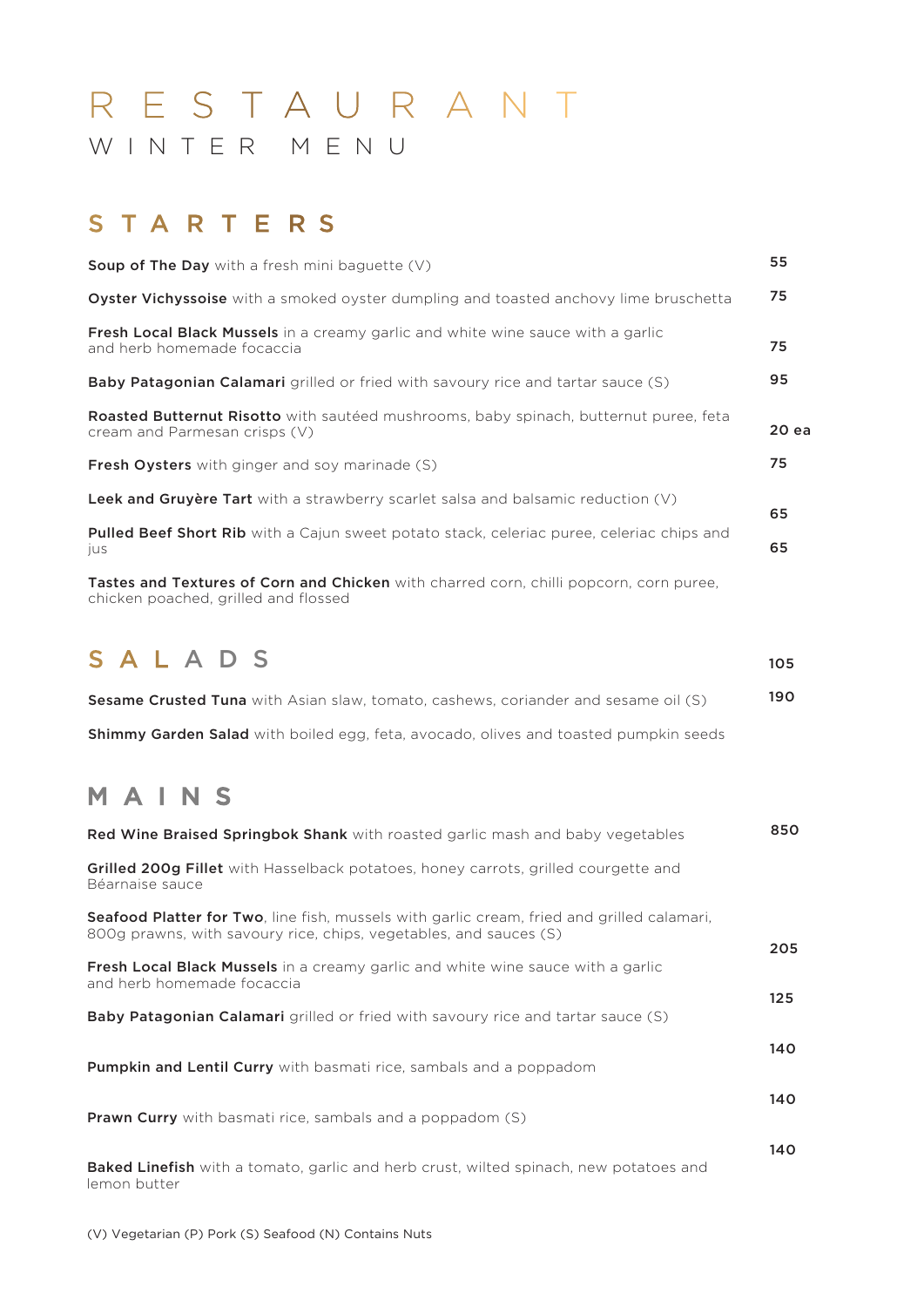Peri Peri Chicken with savoury rice and crispy skin

Wasabi Seared Norwegian Salmon with black sesame mash, teriyaki flash fried vegetables and miso and honey dressing (S)

Massaman Lamb curry with basmati rice, sambals and garlic naan

Asian Braised Pork Belly with crackling, egg noodles and spring onion (P)

Marinated Pork Ribs (500g/1kg) with chips (P)

| <b>Moodie Burger</b> filled with feta, peppadew, bacon, fresh avocado, tzatziki and fries (P) | 35    |
|-----------------------------------------------------------------------------------------------|-------|
| <b>Chipotle Pulled Pork Burger</b> with coleslaw, jalapenos, Cajun onion rings and chips (P)  | 35    |
| <b>Beer Battered or Grilled Fish Goujons</b> served with chips and tartar sauce (S)           | 35/55 |

**z** 

75

#### SIDES Garden Salad

Seasonal Vegetables

Rustic Truffle Fries

Onion Rings

| $P$   $Z$ $Z$ $A$                                                                                                                                                                              | 125 |
|------------------------------------------------------------------------------------------------------------------------------------------------------------------------------------------------|-----|
| <b>Classic Margherita</b> with fior di latte, fresh tomato and basil                                                                                                                           | 195 |
| <b>Grilled Courgette</b> with anchovy, garlic, olives, chilli and mozzarella 125<br><b>Pulled BBQ Pork</b> with smoked bacon, red onion, rosa tomatoes, spring onion and smoked<br>cheddar (P) |     |
| <b>Milk Stout Pizza</b> with twice cooked Asian sesame beef strips, kimchi, peppers, red onion and<br>fresh coriander                                                                          |     |
| <b>Dukkah Chicken</b> with avocado, rocket caramelised onion, sumac hummus and tzatziki                                                                                                        | 65  |
| <b>Fresh Tuna</b> with red onion, garlic, chilli, olive oil and fresh lime                                                                                                                     |     |
| Carb-conscious cauliflower base, vegan base or gluten free base                                                                                                                                | 85  |
| ESSERT<br><b>Maple Bacon Waffle</b> with Guinness ice cream and butterscotch sauce                                                                                                             |     |

Milk Tart with orange segment marmalade

Chocolate Fondant with salted caramel and chilli ice cream

Lemon Meringue Pie

Tipsy Tart with vanilla pod ice cream K I D DIE S

| <b>Bella's Half and Half</b> steak with vegetables. | 65    |
|-----------------------------------------------------|-------|
|                                                     | 55    |
| chips and mushroom sauce (150g)                     | 65    |
| <b>Chicken Strips and Chips</b>                     |       |
| Spaghetti with meatballs and tomato relish          | 30    |
| <b>Fish Finger and Chips</b>                        | 75    |
| Angie's Sushi Rice with mayonnaise                  | 70/50 |
|                                                     | 65    |
| Hot Dog on a Foot-long Bun with chips               |       |
| Hawaiian or Margherita Pizza                        | 30    |
| <b>Beef Burger</b> with chips                       |       |
| <b>Ice Cream</b> with chocolate sauce               |       |

(V) Vegetarian (P) Pork (S) Seafood (N) Contains Nuts

We care about the environment. Our menus has been printed onto recycled paper.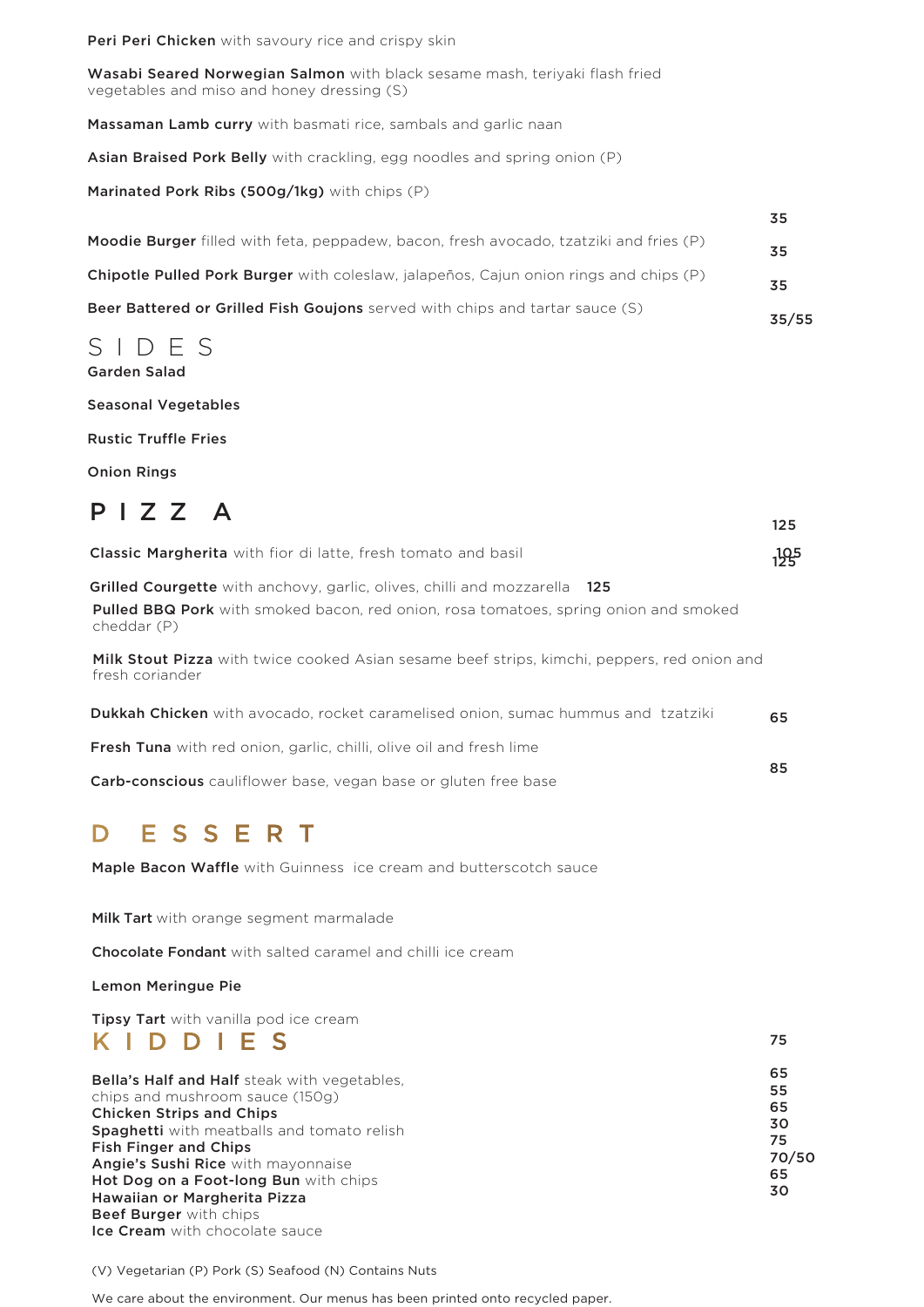# SUSHI

| <b>FASHION SANDWICHES (4PC)</b><br>Salmon and Avocado, or Tuna and Avocado<br><b>Prawn and Avocado</b><br>Spicy Salmon and Avocado<br>or Spicy Tuna Avocado<br><b>Spicy Prawn and Avocado</b><br><b>Rainbow Sandwich</b>                                                     | 68<br>72<br>72<br>75<br>95       |
|------------------------------------------------------------------------------------------------------------------------------------------------------------------------------------------------------------------------------------------------------------------------------|----------------------------------|
| ROSES (3PC)<br>Salmon or Tuna<br><b>Salmon or Prawn</b><br>Bean Curd, Spicy Avocado and Prawn                                                                                                                                                                                | 65<br>80<br>95                   |
| <b>TEMAKI (HAND-ROLL)</b><br>Salmon, Tuna or Prawn<br>Vegetarian                                                                                                                                                                                                             | 75<br>55                         |
| <b>CALIFORNIA ROLLS (4PC)</b><br>Salmon and Avocado or Tuna and Avocado<br><b>Prawn and Avocado</b><br><b>Spicy Salmon and Avocado</b><br>or Spicy Tuna and Avocado<br><b>Spicy Prawn and Avocado</b><br><b>Smoked Salmon and Cream Cheese</b><br>Crab, Cucumber and Avocado | 68<br>75<br>72<br>75<br>95<br>45 |
| <b>MAKI ROLLS (6PC)</b><br><b>Salmon or Tuna</b><br>Prawn<br><b>Cucumber or Avocado</b><br><b>Pickled Radish</b>                                                                                                                                                             | 85<br>89<br>40<br>82             |
| <b>SASHIMI (4PC)</b><br>Seared Tuna, Salmon or Prawn and Mayonnaise                                                                                                                                                                                                          | 85                               |
| <b>RAINBOW ROLLS (4PC)</b><br><b>Salmon or Tuna</b><br>Prawn<br><b>Tempura Prawn</b><br><b>Vegetables and Cream Cheese California</b><br>wrapped in avocado and bean curd, topped with teriyaki sauce                                                                        | 72<br>75<br>95<br>68             |
| NIGIRI (2PC)<br>Prawn<br><b>Salmon or Tuna</b><br><b>Seared Salmon or Seared Tuna</b><br>Bean Curd, Spicy Prawn or Salmon<br><b>Crab Stick</b><br><b>Bean Curd</b>                                                                                                           | 68<br>65<br>68<br>85<br>35<br>35 |
| <b>SELECTION PLATTER</b><br>Salmon Sashimi (2), Tuna Sashimi (2), Prawn Nigiri (2), Rock Shrimp Tempura (2), Rainbow<br>Roll (2), Salmon Roses (2)<br>For Two<br>For Six                                                                                                     | 300<br>800                       |

For Ten 1250

(V) Vegetarian (P) Pork (S) Seafood (N) Contains Nuts

We care about the environment. Our menus has been printed onto recycled paper.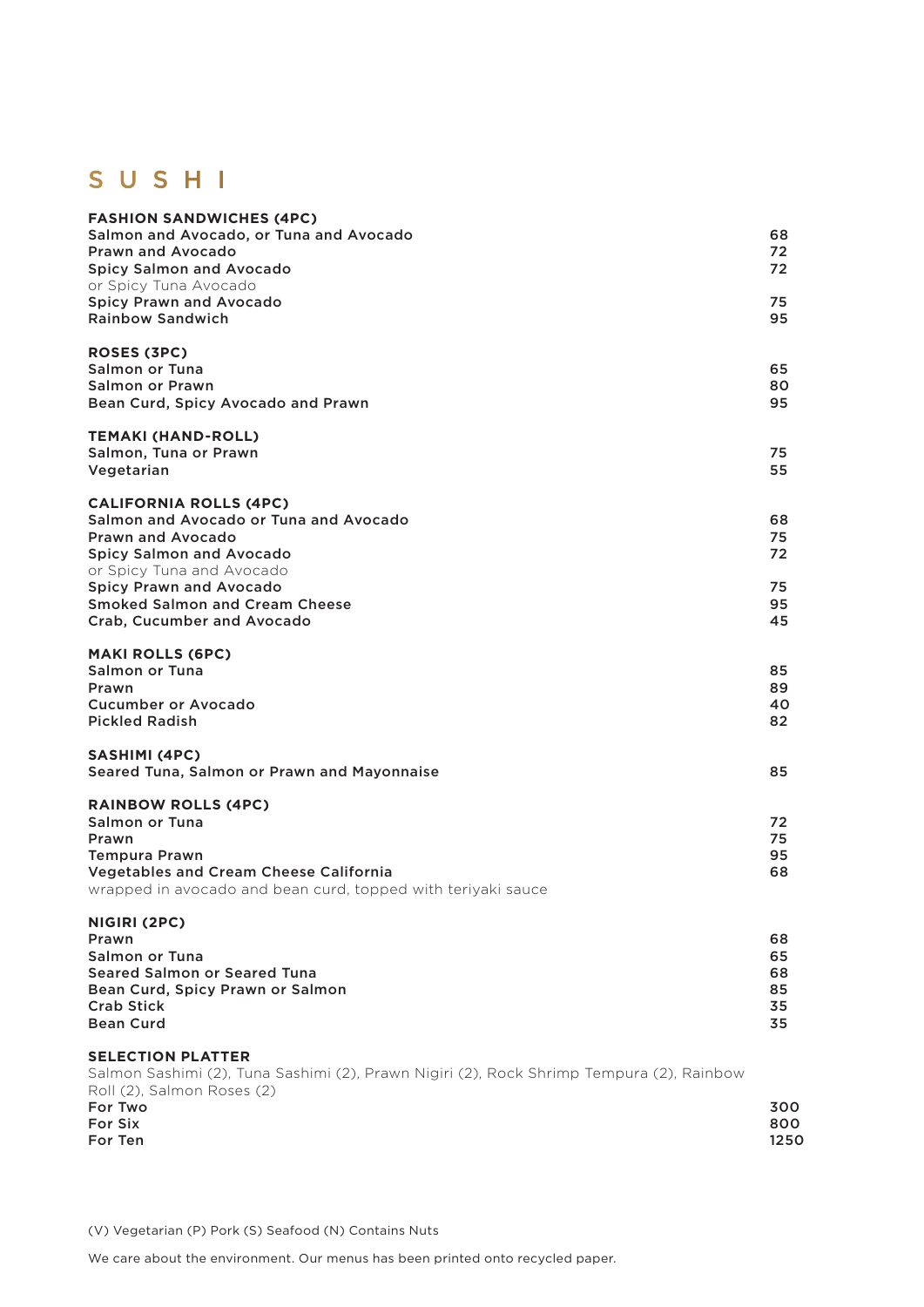#### DIM SUM

| THREE PIECE SELECTIONS                      |    |
|---------------------------------------------|----|
| Garlic Chicken Har Gau                      | 45 |
| Spinach and Cream Cheese Har Gau (V)        | 70 |
| <b>Prawn and Mushroom Har Gau (S)</b>       | 80 |
| Smoked Salmon, Cream Cheese, Chives Har Gau | 75 |
| Spinach and Butternut Har Gau (V)           | 55 |
| <b>Spicy Prawn Wonton (S)</b>               | 80 |
| Shiitake Wild Mushroom Pot Sticker (V)      | 65 |
| <b>Pork Cha Sui Bao</b> (P)                 | 65 |
| <b>Spicy Thai Tuna Wonton (S)</b>           | 70 |
| Chicken Wonton (S)                          | 45 |
| <b>Beef Pot Sticker</b>                     | 55 |
| Lamb Cha Sui Bao                            | 70 |

## DIM SUM BASKETS

| NINE PIECE SELECTIONS                                          |     |
|----------------------------------------------------------------|-----|
| Prawn Har Gau, Spinach Har Gau and                             | 145 |
| Chicken Har Gau                                                |     |
|                                                                |     |
| <b>FIFTEEN PIECE DELUXE SELECTIONS</b>                         |     |
| Spinach Har Gau, Salmon and Cream Cheese                       | 250 |
| Har Gau, Beef Pot Sticker, Lamb Cha Siu and Spicy Prawn Wonton |     |

## SPECIAL ROLLS

| <b>Rock Shrimp Tempura (4pc)</b> spicy salmon<br>or spicy tuna avocado california roll, topped with rock shrimp tempura prawns and<br>Japanese mayonnaise                                                                            | 135               |
|--------------------------------------------------------------------------------------------------------------------------------------------------------------------------------------------------------------------------------------|-------------------|
| <b>Four by Four (4x4)</b> California topped with rock<br>shrimp, tempura prawns, rainbow rolls topped with mayonnaise and caviar                                                                                                     | 250               |
| <b>Rainbow Reloaded</b> California wrapped in salmon<br>and tuna, topped with mayonnaise, caviar and teriyaki sauce                                                                                                                  | 135               |
| <b>Crunch Tempura Rolls (4pc)</b> California rolls topped<br>with mayonnaise, sweet chili sauce and spring onion<br><b>Tempura Tuna</b> and cream cheese<br><b>Tempura Salmon</b> and cream cheese<br>Tempura Prawn and cream cheese | 115<br>115<br>118 |
| <b>Philadelphia Rolls (4pc)</b> cream cheese, avocado,<br>cucumber, california, wrapped with smoked salmon<br>and topped with 7 spice                                                                                                | 105               |
| <b>Carb-conscious</b> swap to cauliflower rice                                                                                                                                                                                       | 12                |